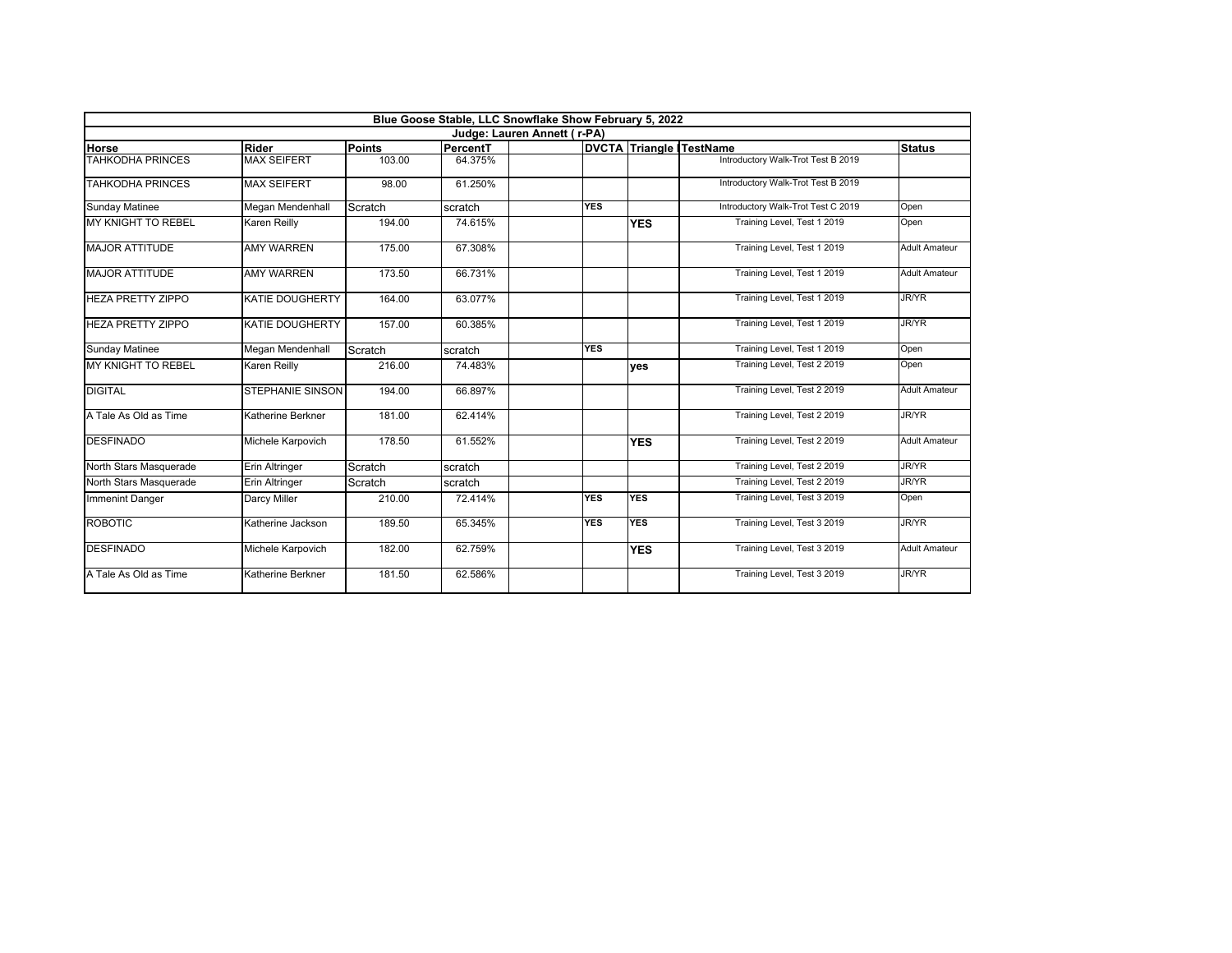|                             |                        |               | Blue Goose Stable, LLC Snowflake Show February 5, 2022 |            |            |                                |                      |  |  |
|-----------------------------|------------------------|---------------|--------------------------------------------------------|------------|------------|--------------------------------|----------------------|--|--|
| Judge: Lauren Annett (r-PA) |                        |               |                                                        |            |            |                                |                      |  |  |
| Horse                       | Rider                  | <b>Points</b> | PercentT                                               |            |            | <b>DVCTA Triangle TestName</b> | <b>Status</b>        |  |  |
| Jardin FF                   | Kristin LaDow          | 186.00        | 64.138%                                                | <b>YES</b> |            | First Level, Test 1 2019       | Vintage              |  |  |
| Derwanda Wind Sunandrain    | Linda Swank            | 183.50        | 63.276%                                                | <b>YES</b> | <b>YES</b> | First Level, Test 1 2019       | Vintage              |  |  |
| <b>BALOUETTE</b>            | <b>ASHLEY KUNDRAVI</b> | 179.00        | 61.724%                                                |            |            | First Level, Test 1 2019       | <b>Adult Amateur</b> |  |  |
| Jardin FF                   | Kristin LaDow          | 177.50        | 61.207%                                                | ves        |            | First Level, Test 1 2019       | Vintage              |  |  |
| <b>ROBOTIC</b>              | Katherine Jackson      | 174.00        | 60.000%                                                | ves        | <b>YES</b> | First Level, Test 1 2019       | <b>JR/YR</b>         |  |  |
| <b>MISS FANTASTIC</b>       | <b>Josey Gudger</b>    | 159.00        | 54.828%                                                |            |            | First Level, Test 1 2019       | <b>Adult Amateur</b> |  |  |
| <b>MISS FANTASTIC</b>       | <b>Josey Gudger</b>    | 153.00        | 52.759%                                                |            |            | First Level, Test 1 2019       | <b>Adult Amateur</b> |  |  |
| Derwanda Wind Sunandrain    | Darcy Miller           | 251.00        | 71.714%                                                | ves        | <b>YES</b> | First Level, Test 2 2019       | Open                 |  |  |
| <b>WROSSETTA GGF</b>        | Linda Drejza           | 227.50        | 65.000%                                                | <b>YES</b> | <b>YES</b> | First Level, Test 2 2019       | <b>Adult Amateur</b> |  |  |
| Derwanda Wind Sunandrain    | Linda Swank            | 224.00        | 64.000%                                                | <b>YES</b> | <b>YES</b> | First Level, Test 2 2019       | Vintage              |  |  |
| <b>BALOUETTE</b>            | <b>ASHLEY KUNDRAVI</b> | 214.50        | 61.286%                                                |            |            | First Level, Test 2 2019       | <b>Adult Amateur</b> |  |  |
| <b>WROSSETTA GGF</b>        | Linda Drejza           | 243.50        | 67.639%                                                | <b>YES</b> | <b>YES</b> | First Level. Test 3 2019       | <b>Adult Amateur</b> |  |  |
| Lookin Around Liam          | <b>Josey Gudger</b>    | 214.00        | 59.444%                                                |            |            | First Level, Test 3 2019       | <b>Adult Amateur</b> |  |  |
| Lookin Around Liam          | Josey Gudger           | 210.00        | 58.333%                                                |            |            | First Level. Test 3 2019       | <b>Adult Amateur</b> |  |  |
| <b>Bailamos</b>             | Sarah Campbell         | Scratch       | scratch                                                |            |            | Second Level, Test 2 2019      | <b>Adult Amateur</b> |  |  |
| Bailamos                    | Sarah Campbell         | Scratch       | scratch                                                |            |            | Second Level, Test 2 2019      | <b>Adult Amateur</b> |  |  |
| Silverstein CF              | Donna Hollingshead     | 245.00        | 61.250%                                                |            |            | Third Level, Test 3 2019       | <b>Adult Amateur</b> |  |  |
| Silverstein CF              | Donna Hollingshead     | 244.50        | 61.125%                                                |            |            | Third Level, Test 3 2019       | <b>Adult Amateur</b> |  |  |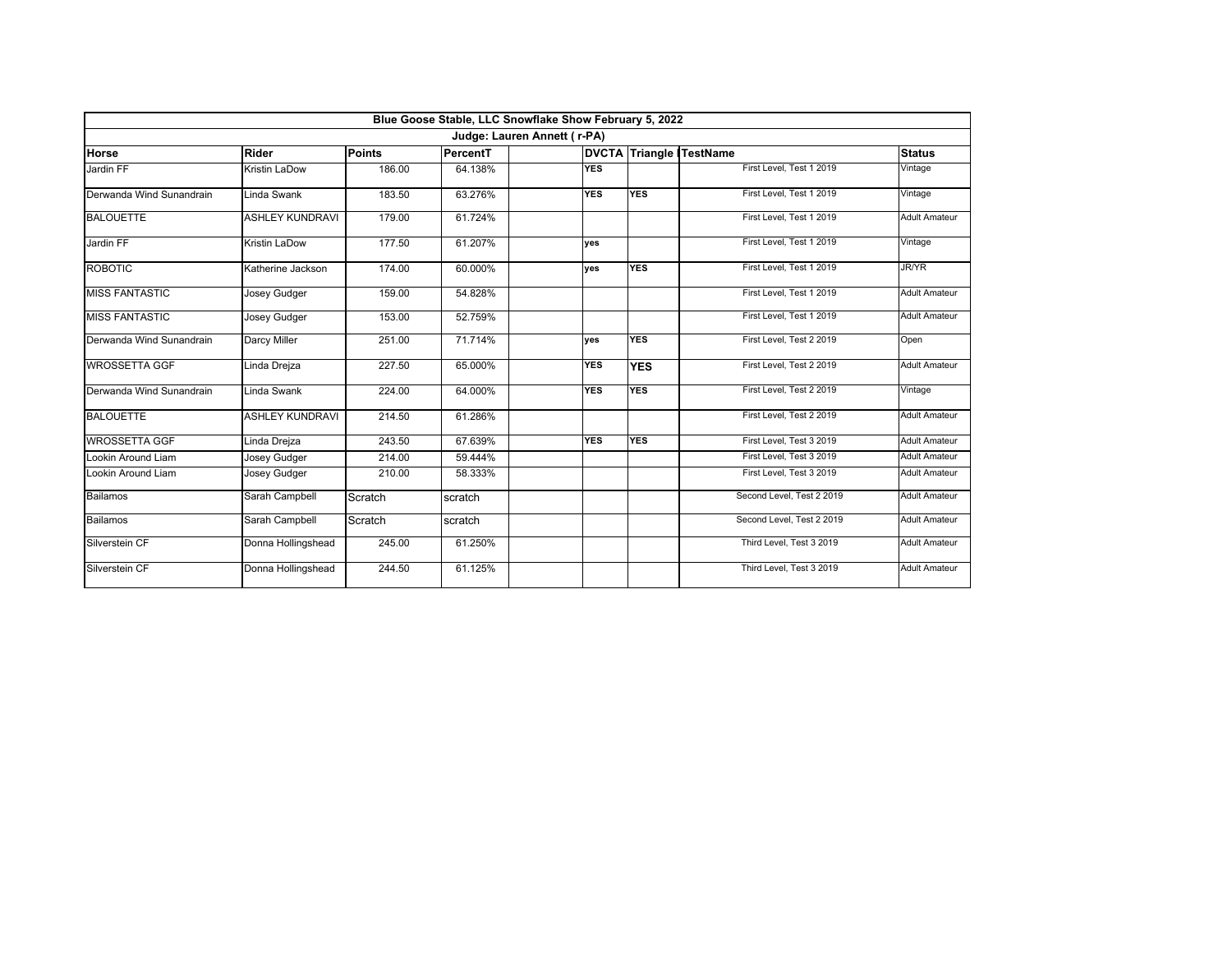|                         |                          |          |                 | Blue Goose Stable, LLC Snowflake Show February 5, 2022 |            |                                                           |                      |
|-------------------------|--------------------------|----------|-----------------|--------------------------------------------------------|------------|-----------------------------------------------------------|----------------------|
|                         |                          |          |                 | Judge: Lauren Annett ( r-PA)                           |            |                                                           |                      |
| Horse                   | Rider                    |          | <b>Dressage</b> | <b>Penalty Score</b>                                   |            | <b>TestName</b><br><b>USEA Eventing - Advanced Test B</b> | <b>Rider Status</b>  |
| <b>Galloway Sunrise</b> | Fylicia Barr             | 147.00   | 45.938%         | 54.06%                                                 |            |                                                           | Open                 |
| <b>Galloway Sunrise</b> | Fylicia Barr             | 144.50   | 45.156%         | 54.84%                                                 |            | <b>USEA Eventing - Advanced Test B</b>                    | Open                 |
| <b>LET ME LEAD</b>      | Fylicia Barr             | 113.50   | 63.056%         | 36.94%                                                 |            | USEA Eventing - Beginner Novice Test A                    | Open                 |
| LET ME LEAD             | Fylicia Barr             | 111.00   | 61.667%         | 38.33%                                                 |            | USEA Eventing - Beginner Novice Test A                    | Open                 |
| <b>BOBBIN FOR GOLD</b>  | Sarah Wood               | 102.50   | 56.944%         | 43.06%                                                 | <b>YES</b> | USEA Eventing - Beginner Novice Test A                    |                      |
| Onyx                    | Zoe Loustau              | 98.50    | 54.722%         | 45.28%                                                 |            | USEA Eventing - Beginner Novice Test A                    | <b>JR/YR</b>         |
| <b>REGALLY IRISH</b>    | Lauren Mendenhall        | Scratch  | scratch         |                                                        |            | USEA Eventing - Beginner Novice Test A                    | Open                 |
| <b>REGALLY IRISH</b>    | Lauren Mendenhall        | sscratch | scratch         |                                                        |            | USEA Eventing - Beginner Novice Test B                    | Open                 |
| Let 'em Roll            | Lucinda Donaldson        | 125.00   | 59.524%         | 40.48%                                                 |            | USEA Eventing - Novice Test A                             | <b>JR/YR</b>         |
| <b>DUKE OF WAYMORE</b>  | <b>Madeline Chantler</b> | 123.50   | 58.810%         | 41.19%                                                 |            | USEA Eventing - Novice Test A                             | <b>JR/YR</b>         |
| Agwam River             | <b>Ashley Norris</b>     | 122.50   | 58.333%         | 41.67%                                                 |            | <b>USEA Eventing - Novice Test A</b>                      | Open                 |
| <b>DUKE OF WAYMORE</b>  | <b>Madeline Chantler</b> | 121.00   | 57.619%         | 42.38%                                                 |            | USEA Eventing - Novice Test A                             | <b>JR/YR</b>         |
| Where's the Risk?       | <b>Hilary Fordyce</b>    | 121.00   | 57.619%         | 42.38%                                                 |            | USEA Eventing - Novice Test A                             | <b>Adult Amateur</b> |
| Where's the Risk?       | <b>Hilary Fordyce</b>    | 118.00   | 56.190%         | 43.81%                                                 |            | USEA Eventing - Novice Test A                             | <b>Adult Amateur</b> |
| Agwam River             | <b>Ashley Norris</b>     | 115.00   | 54.762%         | 45.24%                                                 |            | <b>USEA Eventing - Novice Test A</b>                      | Open                 |
| <b>HIGH PRINCE</b>      | ANGELINA PEZZUTO         | 120.50   | 57.381%         | 42.62%                                                 |            | <b>USEA Eventing - Novice Test B</b>                      |                      |
| Justforthehalibut       | Fylicia Barr             | 135.50   | 58.913%         | 41.09%                                                 |            | <b>USEA Eventing - Preliminary Test A</b>                 | Open                 |
| Kaballero               | Fylicia Barr             | 135.50   | 58.913%         | 41.09%                                                 |            | <b>USEA Eventing - Preliminary Test A</b>                 | Open                 |
| Kaballero               | Fylicia Barr             | 134.50   | 58.478%         | 41.52%                                                 |            | <b>USEA Eventing - Preliminary Test A</b>                 | Open                 |
| Justforthehalibut       | Fylicia Barr             | 131.00   | 56.957%         | 43.04%                                                 |            | <b>USEA Eventing - Preliminary Test A</b>                 | Open                 |
| Frankly My Dear         | Melanie Schaefer         | Scratch  | scratch         |                                                        |            | <b>USEA Eventing - Preliminary Test A</b>                 |                      |
| Frankly My Dear         | Fylicia Barr             | Scratch  | scratch         |                                                        |            | <b>USEA Eventing - Preliminary Test A</b>                 | Open                 |
| <b>BESTTHINGSINLIFE</b> | <b>Ashley Norris</b>     | 147.00   | 61.250%         | 38.75%                                                 |            | <b>USEA Eventing - Preliminary Test B</b>                 | Open                 |
| <b>BESTTHINGSINLIFE</b> | <b>Ashley Norris</b>     | 146.00   | 60.833%         | 39.17%                                                 |            | <b>USEA Eventing - Preliminary Test B</b>                 | Open                 |
| Let 'em Roll            | Lucinda Donaldson        | 131.50   | 62.619%         | 37.38%                                                 |            | <b>USEA Eventing - Training Test A</b>                    | <b>JR/YR</b>         |
| <b>HIGH PRINCE</b>      | ANGELINA PEZZUTO         | 119.00   | 56.667%         | 43.33%                                                 |            | <b>USEA Eventing - Training Test A</b>                    |                      |
| Over Rider              | <b>Will Rowland</b>      | 139.00   | 63.182%         | 36.82%                                                 |            | <b>USEA Eventing - Training Test B</b>                    | <b>JR/YR</b>         |
| Over Rider              | <b>Will Rowland</b>      | 135.50   | 61.591%         | 38.41%                                                 |            | <b>USEA Eventing - Training Test B</b>                    | <b>JR/YR</b>         |